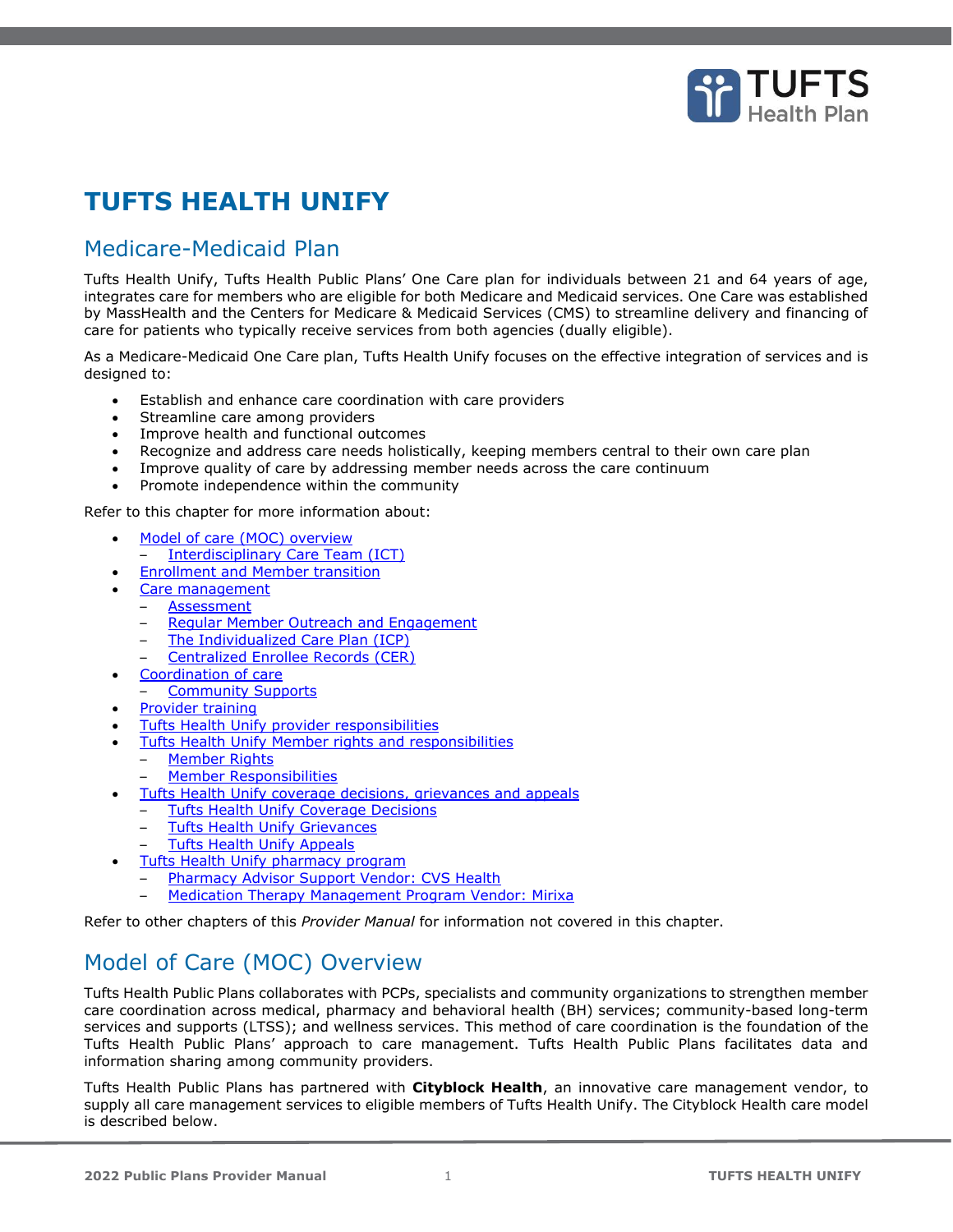

Cityblock Health supports the following critical features:

- A person-centered, integrated care strategy organized around a flexible interdisciplinary care team (ICT) that focuses on engaging the member in all care planning efforts
- Close collaboration with providers to holistically coordinate medical, behavioral, social, and community needs, including supporting the members with any provider transitions
- Flexibility based on the infrastructure of the primary care site, including BH services, as appropriate
- Member-focused ICT composition based on member needs and practice capacity
- A secure online tool to maintain member records and ensure that the authorized member, family advocates, and ICT providers can access and share updated information quickly

## <span id="page-1-0"></span>Interdisciplinary Care Team (ICT)

The member-specific ICT includes the member and their family, friends or advocates, the member's assigned care manager and the Member's PCP. The ICT can encompass all providers involved in a member's care, including BH and LTSS providers, state agencies, the member's Long-Term Services Coordinator (LTS-C), care coordinators, community health workers, peer specialists and anyone else the member delegates. Each ICT participant has a defined role appropriate to their licensure and relationship to the participant. However, the team collectively shares responsibility for delivering coordinated care and providing services that best meet the member's needs. This includes assisting the member in developing a member-approved care plan. As needed, the ICT may also include additional organizations across the continuum of care and support. (Refer to the [Additional ICT participants](#page-1-1) section in this chapter for additional background.)

### **Cityblock Health Care Team**

Cityblock Health works with ICTs to designate a care team member to serve as the member's primary contact, and to lead care coordination or clinical care management services. Each member of the Cityblock Health care team is involved in the care management of each member, and the frequency and nature of provided care is dependent on the specific requirements of each member, and their existing PCP and social care network. Cityblock Health's care teams consist of the following roles.

- **Community Health Partner (CHP)** The CHP works under the direction of the Care Team Lead and serves as the relationship lead for low and moderate risk members to ensure they receive timely and coordinated care. The CHP works closely with the other members of the care team to create a member-approved care plan and executes on the identified problems, goals and interventions. CHPs help identify and address a member's social and environmental needs in a culturally sensitive manner with the goal of keeping the member in the community. The CHP specializes in face-to-face engagement and will support members in the community by delivering health and wellness interventions, disease management services, and managing member's care across the physical, social and behavioral continuum.
- **Nurse Care Manager** The Nurse Care Manager is an RN, who works closely with the ICT and provides in-community direct care to all members as is beneficial to that member and their ICT. The Nurse Care Management serves as the relationship lead for high risk members.
- **Behavioral Health Specialist** The Behavioral Health Specialist is a licensed clinician who provides intensive care management services for members with primary behavioral health diagnoses, in close collaboration with the member's PCP and ICT. The Behavioral Health Specialist will also serve as a consultative resource to all other care team members to ensure that all members have access to coordinated and appropriate behavioral health services.
- **Advanced Practice Clinicians** The Cityblock Health care team includes NPs and Psych NPs who work under the direction of a physician or psychiatrist, and in close coordination with existing PCPs and ICT, to provide community-based care.

The member may request a new primary point of contact at any time to allow for flexibility and to address changes in wellness.

### <span id="page-1-1"></span>**Additional ICT Participants for the Cityblock Health Care Team**

The Tufts Health Unify medical director and/or behavioral health medical director are available to all ICTs to provide consultative assistance. As appropriate, and at the discretion of the member, the ICT also may include: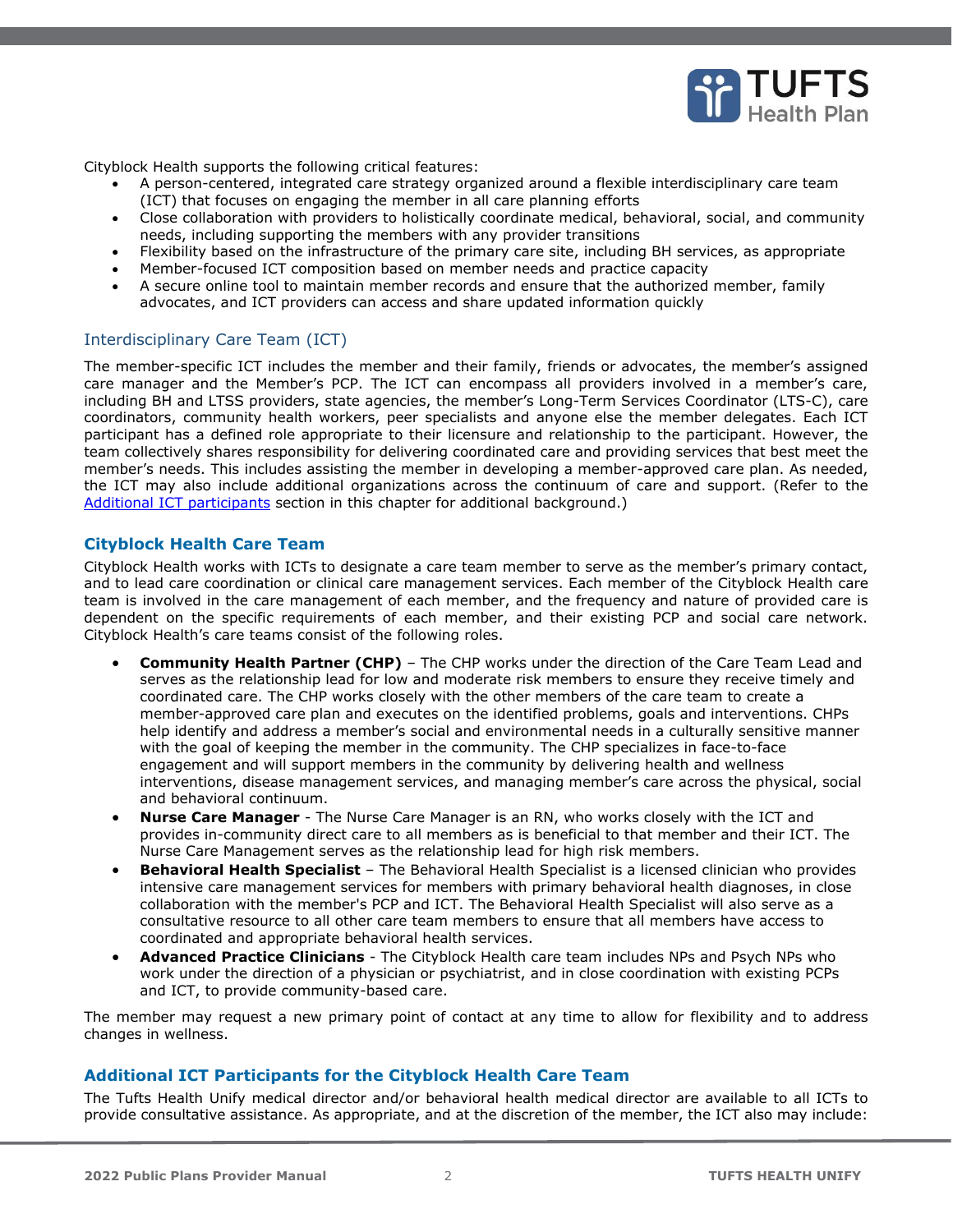

- **Behavioral health (BH) clinicians:** For members primarily with BH needs, Tufts Health Public Plans will encourage and support PCPs to offer and deliver care coordination services by a BH clinician at the point of service. Where insufficient capacity exists within the PCP site, Tufts Health Public Plans will support the PCP to deliver these services with a Tufts Health Public Plans-employed or contracted BH clinician. Tufts Health Public Plans will also work with the PCP to enhance care coordination efforts with BH clinicians during the course of the program. For some members, the BH clinician may serve as the primary provider on the Integrated Care Team.
- **Long-term services (LTS) coordinator:** Each Tufts Health Unify member has access to an LTS Coordinator who may help identify and coordinate the delivery of LTSS services that support a Member's independent living goals. Members with LTS Coordinators may choose to have their LTS Coordinators participate in the ICT.
- **Family caregivers/peers or member-appointed representatives**: With the member's permission, caregivers, peers, and/or other appointed representatives may be ICT participants. These individuals often provide critical support and care and can provide valuable insights into the member's needs.
- **State and other agency representatives or case managers**: State and other agency (e.g., independent learning center [ILC] or recovery learning center [RLC]) representatives or case managers may be included on a member's ICT with the member's permission. In addition, as part of the ICT, the agency representatives would be able to access member information on the centralized enrollee record (CER), if the member gives permission.
- **Clinical pharmacists:** Clinical pharmacists are available to provide the ICT with support for members with complex medical management needs.
- **Other identified professionals as appropriate**: A member's ICT may incorporate other professionals as the member allows, including:
	- A specialist with knowledge and experience who can support the ICT
	- A home health nurse
	- A health educator
	- Advocates

# <span id="page-2-0"></span>Enrollment and Member Transition

- **Enrollment:** Tufts Health Unify members may enroll in the plan without an established PCP relationship. Tufts Health Public Plans works with new members, as part of their initial assessment, to identify and establish a PCP relationship, including facilitating early access for members with acute needs. The goal is to establish PCP relations within the continuity of care period, if possible. Providers are notified when selected to be a Tufts Health Unify member's PCP.
- **Continuity of care:** If an out-of-network provider is actively treating a newly enrolled Tufts Health Unify member, the member may continue to receive services through that provider for up to 90 days or until a Cityblock Health Care Team completes an initial comprehensive assessment. At that time, a member must transition their care to an in-network provider.

# <span id="page-2-1"></span>Care Management

### <span id="page-2-2"></span>Assessment

Cityblock Health will schedule an in-person comprehensive assessment with new members within 90 days of enrollment and will perform additional assessments as necessary for members requiring more intensive behavioral health services or community-based LTSS. Reassessments are completed annually or sooner if there is a change in the member's condition.

Providers who are active members of Tufts Health Unify's ICT may view member assessments in the member's record through the secure Provider [portal.](https://tuftshealthplan.com/login)

### <span id="page-2-3"></span>Regular Member Outreach and Engagement

Tufts Health Unify members will receive frequent contact in person, by telephone, and by electronic forms of communication from the ICT. These outreach efforts aim to direct members to manage their own care and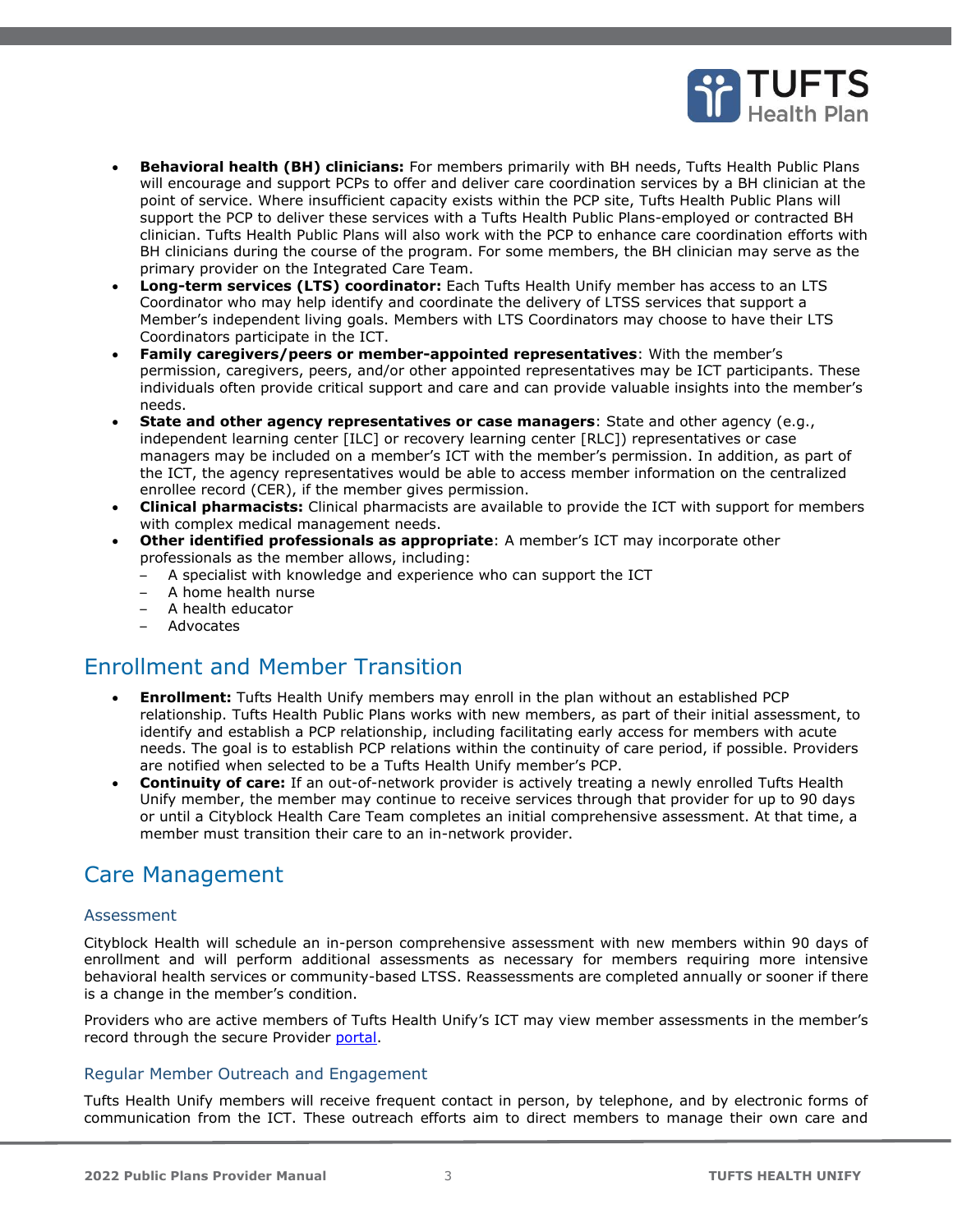

wellness interventions by:

- Helping them understand their current status (health, social, issues of daily living)
- Identifying their needs based on their preferences
- Coordinating their care and services
- Addressing their concerns and barriers to care
- Proactively monitoring progress toward agreed-upon goals
- Facilitating access to care and services to meet their needs and maintain their independence in the community

### <span id="page-3-0"></span>Individualized Care Plan (ICP)

Each member or their appointed representative will be integrally involved in collaborating with the ICT to develop a person-centered ICP that is based on their own beliefs and desires, and addresses all of the member's medical, behavioral, functional, environmental, and social needs. The Relationship Lead or Community Health Partner will actively manage the ICP in collaboration with other members of the care team, for example, by updating a member's health status or care transitions, as the member's situation requires. Members, their families, and their caregivers are all critical to the case management process, and Tufts Health Public Plans will engage them all to the greatest extent possible. Through the ICT, Tufts Health Public Plans will also educate members about their conditions, strategies to improve or maintain their health and functioning, and community or other resources available to them.

### <span id="page-3-1"></span>Centralized Enrollee Records (CER)

Tufts Health Public Plans' CER houses the member's clinical record, including assessment, care plan, care team and other important information. Tufts Health Unify members and providers have the ability to access the member's record in the CER through the secure Provider [portal](https://tuftshealthplan.com/login) or the secure member portal. In addition to being able to view member assessments and ICPs, the secure Provider [portal](https://tuftshealthplan.com/login) also allows for the submission of notes to be appended to the member's record in the CER. This information can then be communicated to members and their ICT. To comply with the Health Insurance Portability and Accountability Act (HIPAA), members determine the level of access to their protected health information they want to give to a particular provider or caregiver. Members and the ICT will have access to the web-based tool, 24 hours a day, seven days a week.

# <span id="page-3-2"></span>Coordination of Care

Tufts Health Public Plans places great importance on continuity of care between health care and communitybased settings to reduce inefficiencies and duplication of services and to ensure that the member receives care in the most appropriate setting to meet their needs effectively. Tufts Health Public Plans will actively engage appropriate ICT members and providers, including care coordinators, peer specialists, or CHWs, to support members during these challenging transitions.

## <span id="page-3-3"></span>Community Supports

Community supports are services provided in a home or other community setting that promote disease management, wellness, and independent living, and that help avert unnecessary medical interventions (e.g., avoidable or preventable emergency department visits and facility admissions).

Community-based LTSS programs are essential to supporting Tufts Health Public Plans members' independence and well-being. Tufts Health Unify includes coverage for services such as:

- Community health workers
- Community support services (CSP)
- Day habilitation
- Group adult foster care
- Home care/Homemaker services
- Home health care services
- Home modifications
- Nurse midwife services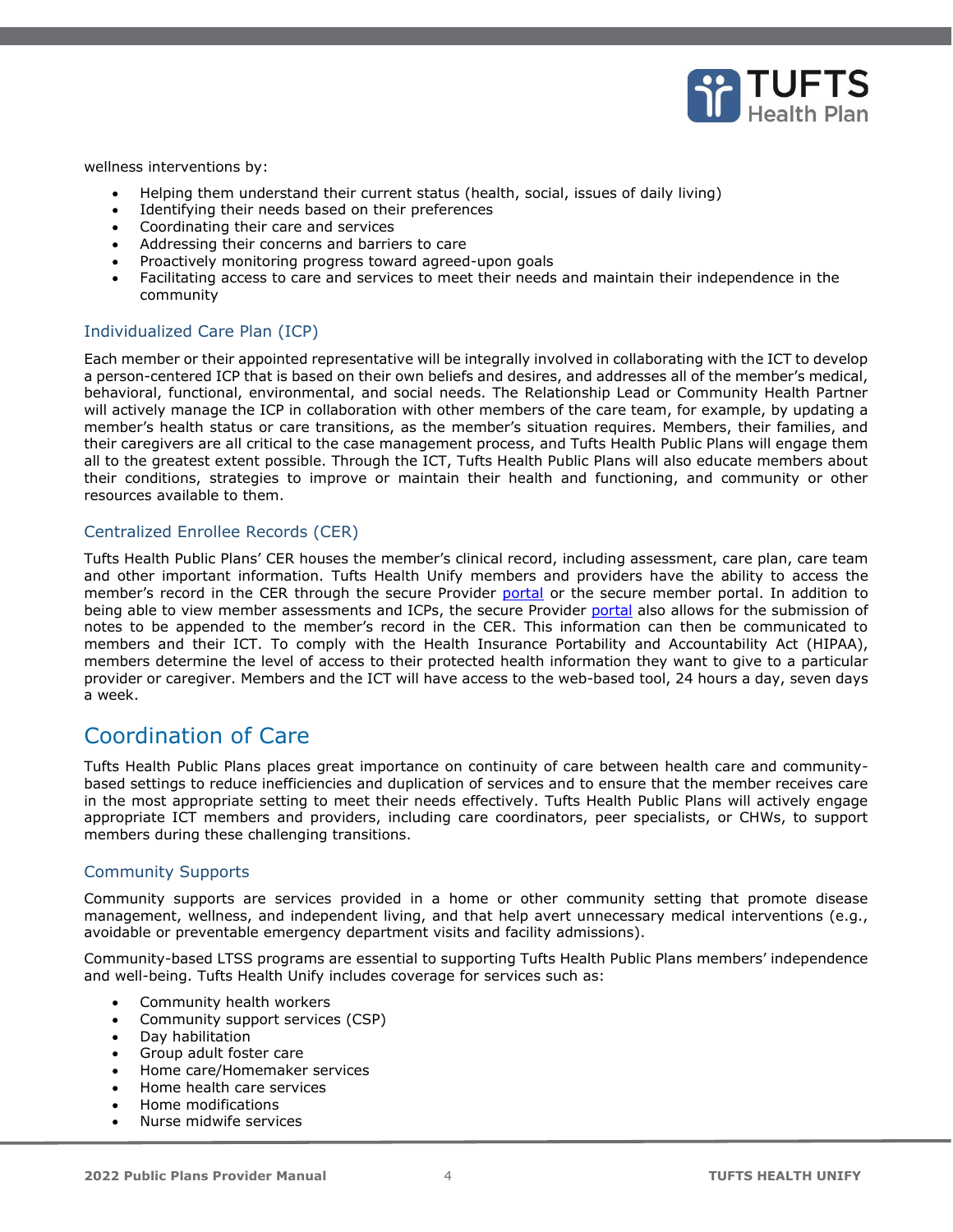

- Peer support/Counseling/Navigation
- Personal care assistance
- Program of assertive community treatment (PACT)
- Respite care

Refer to the Tufts Health Unify [medical and behavioral health benefit summary grids](https://tuftshealthplan.com/provider/resource-center/resource-center#?d=1a41c0|39dfde|845238|401109|c32f08&c=4d2a36|15cb4a) for coverage details and prior authorization requirements.

LTSS include a wide variety of services and supports that help people with disabilities meet their daily need for assistance and improve the quality of their lives. Examples include, but are not limited to, durable medical equipment; home health; therapies; assistance with bathing, dressing, and other basic activities of daily life and self-care; as well as support for everyday tasks such as laundry, shopping, and transportation. LTSS are provided over an extended period, predominantly in homes and communities, but also in facility-based settings such as nursing facilities.

# <span id="page-4-0"></span>Provider Training

The Executive Office of Health and Human Services (EOHHS) and the Centers for Medicare and Medicaid Services (CMS) require ICT members to complete comprehensive training on the One Care program.

This training program has two tracks:

- **Track One:** A general training series developed, coordinated, and delivered by MassHealth via UMass Medical School. Providers can access Track One trainings through the One Care Shared Learning website at: [onecarelearning.ehs.state.ma.us/](https://onecarelearning.ehs.state.ma.us/)
- **Track Two:** A plan-specific training for Tufts Health Unify. Providers can access Track Two trainings by visiting [tuftshealthplan.com/onecaretraining](https://tuftshealthplan.com/provider/training/tufts-health-unify-track-two)

# <span id="page-4-1"></span>Tufts Health Unify Provider Responsibilities

As a member of the ICT, Tufts Health Unify providers are responsible for the following:

- Coordinate care with a member's other health care providers to ensure appropriate access to care, including BH, LTSS, and community supports providers
- Utilize waiting room and exam room furniture that meet the needs of all members, including those with physical and nonphysical disabilities
- Provide accessibility along public transportation routes and/or provide enough parking
- Use clear signage and way finding (e.g., color and symbol signage) throughout facilities
- Provide secure access for staff-only areas
- Not discriminate based on race, ethnicity, national origin, religion, sex, age, sexual orientation, medical or claims history, mental or physical disability, genetic information, or source of payment
- Provide covered services listed in the Tufts Health Unify contract
- Complete an ADA accessibility survey
- <span id="page-4-2"></span>• Accept and treat all Tufts Health Public Plans members regardless of English proficiency and health status and to assist members with interpreter services, if necessary

# Tufts Health Unify Member Rights and Responsibilities

As part of Tufts Health Public Plans' strong commitment to quality care and customer service, it is important that Tufts Health Unify members remain informed about their rights and responsibilities. Members are allowed to exercise these rights without having their treatment adversely affected. The following list is included to inform providers of member's rights and responsibilities in order to assist members in getting the most of their memberships.

### <span id="page-4-3"></span>Member Rights

Members have the right to: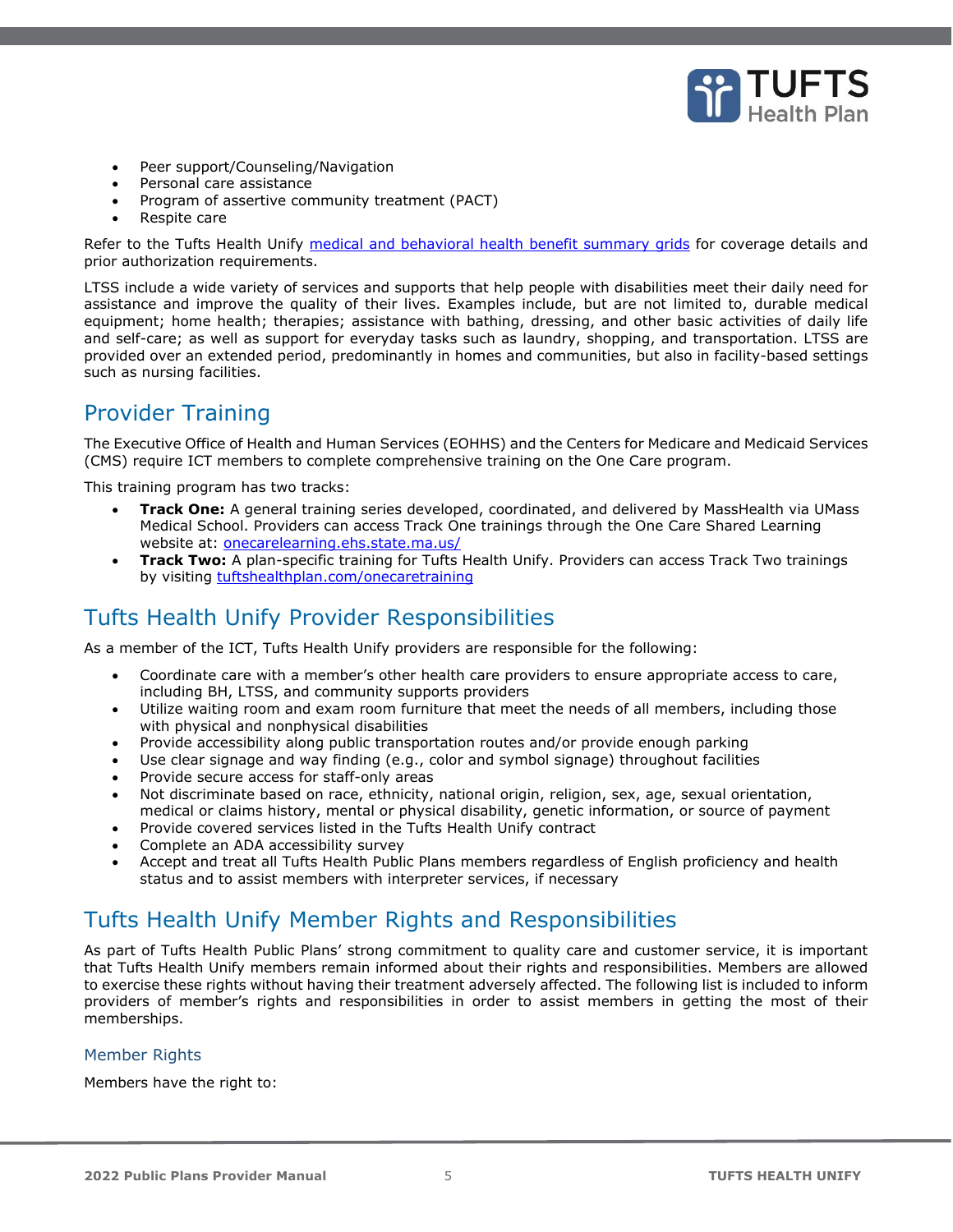

- Be treated and accepted with respect, privacy and dignity regardless of race, ethnicity, creed, religious belief, sexual orientation, privacy, health status, gender, age, language needs, disability or source of payment for care
- Reasonable accommodation
- The delivery of services in a prompt, courteous, responsible, and culturally competent manner
- Obtain medically necessary treatment, including emergency care
- Make decisions concerning their medical care
- Obtain information about Tufts Health Public Plans and our services, limitations on services, or services not covered, as well as PCPs, specialists, and other health care providers. Tufts Health Public Plans will provide the information in a manner that is easily understood, by alternative technologies if necessary, including, but not limited to, TDD/TTY, Video Relay Service (VRS), written format, large print (at least 16-point font), and language lines with qualified interpreters that include ASL. All notices can be read to members upon request, and assistance can be given to members to complete forms.
- Be told by a provider about all medical and treatment information in words they understand
- Have their provider ask them for permission for all treatment, except in emergencies wherein an individual's health is in serious danger and they cannot sign a consent form
- Discuss any illness they have and the recommended treatment options, regardless of cost or benefit coverage
- Choose a PCP from the list of contracted providers
- Work with their PCP, specialists, and other health care providers to make decisions about their health care, and do so without interference from Tufts Health Public Plans
- Accept or refuse medical, surgical, or trial treatment and be informed of the possible outcomes of that choice
- Contact their PCP and/or BH provider's office by phone, 24 hours a day, seven days a week
- Expect that all records regarding their health care are private, and that Tufts Health Public Plans abides by all laws regarding confidentiality of patient records and personal information, in recognition of the member's right to privacy
- Seek a second opinion for proposed treatments and care, including in such instances where the member does not agree to a treatment for moral or religious reasons
- File a grievance to express dissatisfaction with their providers and the quality of care or services they have received and receive a timely response
- Appeal a denial made by Tufts Health Public Plans for care or services and receive a timely response
- Be free from any form of restraint or seclusion used as a means of coercion, discipline, or retaliation
- Request more information or explanation on anything, either verbally or in writing
- Obtain written notice of any significant and final changes to the Tufts Health Public Plans provider network, including, but not limited to, PCP, specialist, hospital, and facility terminations that affect the member
- Request and receive a copy of their medical records in a timely manner and request that the records be amended or corrected as necessary
- Get services as described in the One Care program covered services list
- Have their provider advocate on their behalf without restriction
- Certain rights that relate to an advance directive
- Not be balance billed by a provider for any covered service
- Make suggestions about member rights and responsibilities
- Exercise their rights without having their treatment adversely affected

### <span id="page-5-0"></span>Member Responsibilities

Members have a responsibility to:

- Treat all health care providers with respect and dignity
- Keep appointments, be on time, or call if they will be late or need to cancel an appointment
- Present a Tufts Health Public Plans member ID card prior to receiving services
- Protect their Tufts Health Public Plans member ID card from being used by another person
- Give Tufts Health Public Plans, their PCP, specialists, and other health care providers complete and correct information about their medical history, medicines they take, and other matters about their health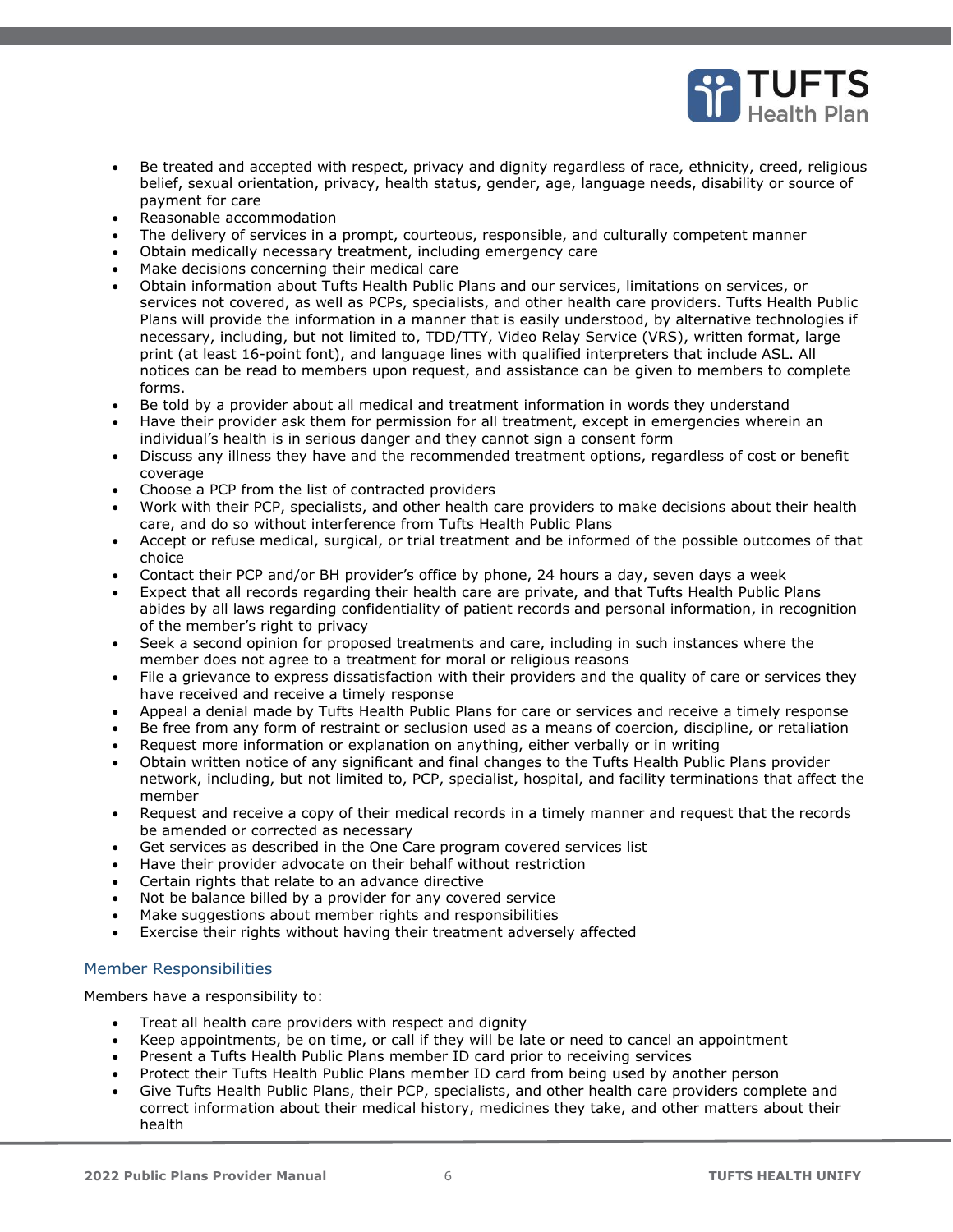

- Ensure they get services from providers who are part of the Tufts Health Public Plans provider network
- Ask for more information from their PCP and other health care providers if they do not understand what they have been told
- Participate with their PCP, specialists, and other health care providers to understand and help develop plans and goals to improve their health
- Follow plans and instructions for care that they have agreed to with their providers
- Know and confirm benefits before getting treatment
- Understand that refusing treatment may have serious effects on their health
- Contact their PCP or mental health and/or substance abuse provider within 48 hours after a visit to the emergency room so they can provide follow-up care
- Use emergency room services only for an injury or illness that they believe may be a serious threat to their life or health
- Change their PCP or mental health and/or substance abuse provider if they are not happy with their current care
- Communicate their concerns and complaints as clearly as possible to their provider and to Tufts Health Public Plans
- Report to Tufts Health Public Plans if they have access to any other insurance
- Report to Tufts Health Public Plans if they suspect potential fraud and/or abuse
- Inform Tufts Health Public Plans and the state of any address, phone, or PCP changes

# <span id="page-6-0"></span>Tufts Health Unify Coverage Decisions, Grievances and Appeals

Grievances and appeals may be submitted by the member or the provider by telephone, mail, email, fax, or in person. Members are notified of grievance and appeal rights upon enrollment, and on an annual basis thereafter. Members must complete an [Authorized Representative Form](https://tuftshealthplan.com/documents/members/forms/thpp-non-unify-authorized-rep-form) to document that a provider is authorized to file a grievance or an appeal on their behalf.

## <span id="page-6-1"></span>Tufts Health Unify Coverage Decisions

Tufts Health Unify members may request a coverage decision on any service or benefit that they think should be covered. All coverage decision requests must be made through Tufts Health Public Plans. Tufts Health Public Plans does not retaliate or take any punitive action against a provider who requests an expedited resolution or supports an enrollee's appeal or grievance.

There are two kinds of coverage decisions:

- 1. **Standard coverage decision** Tufts Health Public Plans must notify the member of a nondrug standard coverage decision within 14 days after it's received. If Tufts Health Public Plans does not provide a decision within 14 days, the member can file an appeal. Tufts Health Public Plans will inform the member if additional time is needed and explain the reasoning for extra time. For a standard coverage decision regarding Part D drug coverage, Tufts Health Public Plans must notify the member within 72 hours after receipt, but no more than 14 calendar days if supporting statement is needed from the provider.
- 2. **Fast coverage decision** Tufts Health Public Plans must notify the member of a nondrug fast coverage decision within 72 hours after receipt but can take up to 14 additional days if it is determined that more time is needed. If Tufts Health Public Plans does not provide a decision within 14 days, then the member can file an appeal. For a fast coverage decision regarding Part D drug coverage, Tufts Health Public Plans must notify the member within 24 hours after receipt, but no more than 14 calendar days if a supporting statement is needed from the provider. The member can ask for a fast coverage decision if they or their health care provider believe the member's health, life, or ability to regain maximum function may be put at risk.

Tufts Health Public Plans will automatically give a member a fast coverage decision when a provider asks for one or supports the member's request. If a member asks for a fast coverage decision without support from their health care provider, Tufts Health Public Plans will decide if the member's health requires a fast coverage decision. If Tufts Health Public Plans does not grant a fast coverage decision, a decision will be provided to the member within 14 days for a non-drug coverage and 72 hours regarding Part D drug coverage.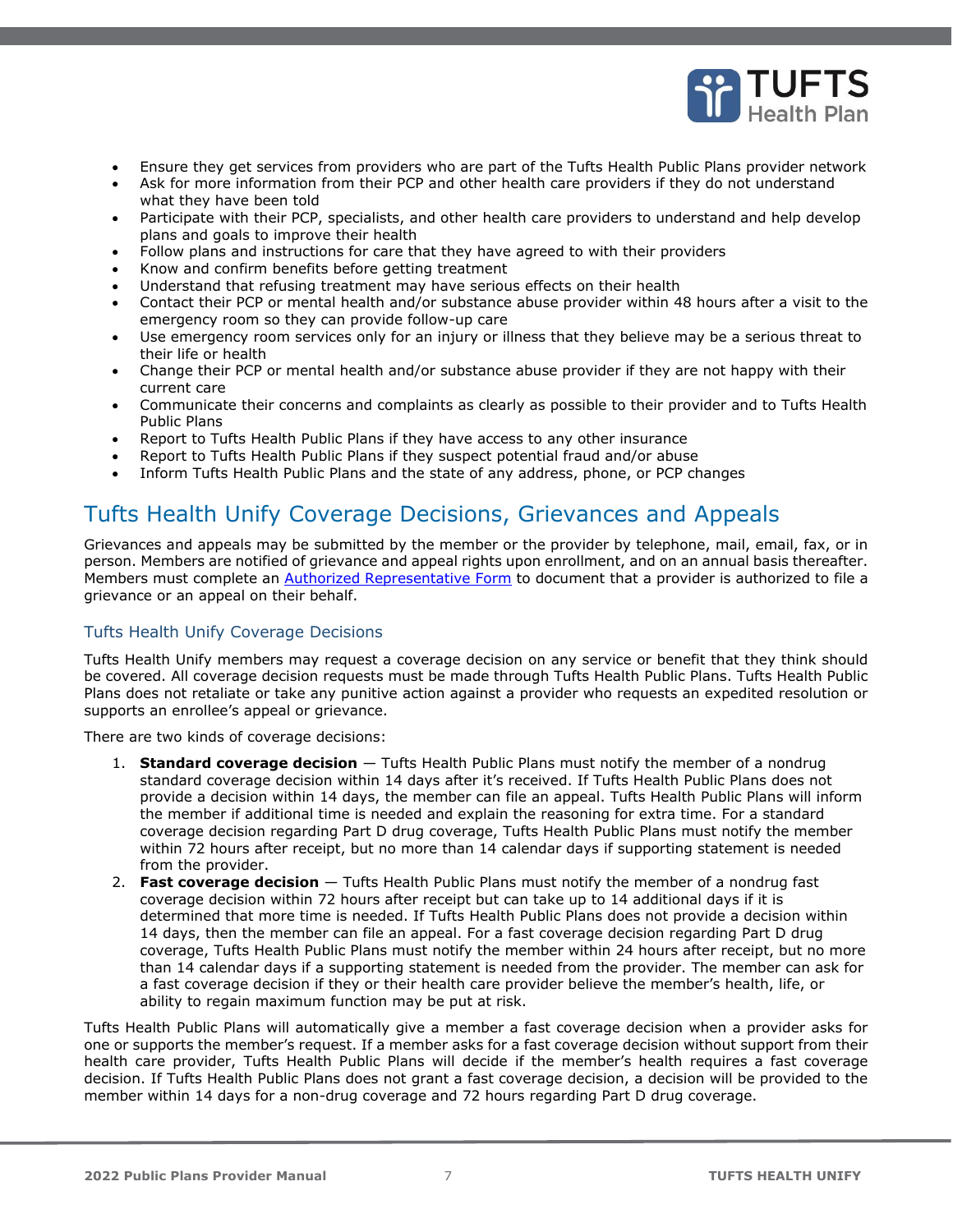

### **Medicare Part B Prescription Drug Requests**

**Standard (nonurgent) prospective and concurrent requests:** Tufts Health Public Plans will make a determination and notify the member as expeditiously as the member's health condition requires, but no later than **72 hours** after receipt of request. This time frame cannot be extended.

**Expedited (urgent) prospective and concurrent requests – Tufts Health Public Plans will make a** determination and notify the member as expeditiously as the member's health condition requires, but not exceeding **24 hours** from the receipt of the request. This time frame cannot be extended.

### <span id="page-7-0"></span>Tufts Health Unify Grievances

Tufts Health Unify members may file a complaint or grievance to address concerns such as quality of care or services provided, aspects of interpersonal relationships, such as rudeness, on the part of a provider or employee of Tufts Health Public Plans, a failure to respect certain rights, a disagreement with Tufts Health Public Plans' decision not to approve a request that an internal appeal be expedited, and/or a disagreement with Tufts Health Public Plans' request to extend the time frame for resolving an authorization decision or an internal appeal. Tufts Health Public Plans will respond to all clinical grievances in writing. Tufts Health Public Plans will undertake an investigation of all grievances, including those that relate to potential provider violation of enrollee rights. Tufts Health Public Plans will resolve grievances within 30 calendar days of receiving them. Tufts Health Public Plans can take up to 14 additional days if it determined that more time is needed to resolve the grievance. An extension may be taken in instances where a member requests an extension, or if we determine there is a need for additional information and can demonstrate how the delay is in the best interest of the member. Tufts Health Public Plans will give the member prompt oral notice of the day and, within two business days, provide written notice for rationale with the day. Members will be informed of their right to file an expedited grievance if the member disagrees with the decision to extend the grievance resolution timeframe.

#### <span id="page-7-1"></span>Tufts Health Unify Appeals

Tufts Health Unify members have the right to appeal decisions through a two-level process. Because Tufts Health Unify combines the benefits of two programs (Medicare and Medicaid), the appeal process varies based on the program that provides the benefit. All appeals must begin at Level 1 Appeal, which is a plan-level appeal, and then, based on outcome, may be escalated further to the correct program entity in a Level 2 Appeal.

### **Level 1 Appeals**

Members have the right to ask Tufts Health Public Plans to review the decision by requesting a Level 1 Appeal (sometimes called an internal appeal or plan appeal). Members can ask to see the medical records and other documents used to make the decision any time before or during the appeal. Members may also request a free copy of the guidelines used to make the decision.

Members must ask for a Level 1 Appeal within 60 days after receiving notice of the decision. Tufts Health Public Plans may provide members more time if there is a good reason for missing the deadline.

If a member appeals because Tufts Health Public Plans intends to reduce or stop a service a member is already receiving, the member has a right to keep receiving that service during the appeal when the appeal is received 10 calendar days from the date of the denial.

Providers can request the appeal on a member's behalf. If members want a relative, friend, attorney, or someone besides the provider to make the appeal for them, an [Appointment of Representative Form](https://tuftshealthplan.com/documents/members/forms/appointment-of-representative-unify) must be completed first. The form gives the other person permission to act for the member. Providers do not need to complete this form to appeal on a member's behalf.

There are two kinds of Level 1 Appeals:

1. **Standard appeal** — Tufts Health Public Plans must give members a written decision on a nondrug standard appeal within 30 days after receipt. For an appeal regarding a preservice Part D drug coverage, Tufts Health Public Plans must give members a written decision within 7 days of appeal receipt. For an appeal regarding a post service Part D drug coverage, Tufts Health Public Plans must give members a written decision within 14 days of appeal receipt. If the request is for a Medicare Part B prescription drug, Tufts Health Public Plans must give members a written decision, as expeditiously as the member's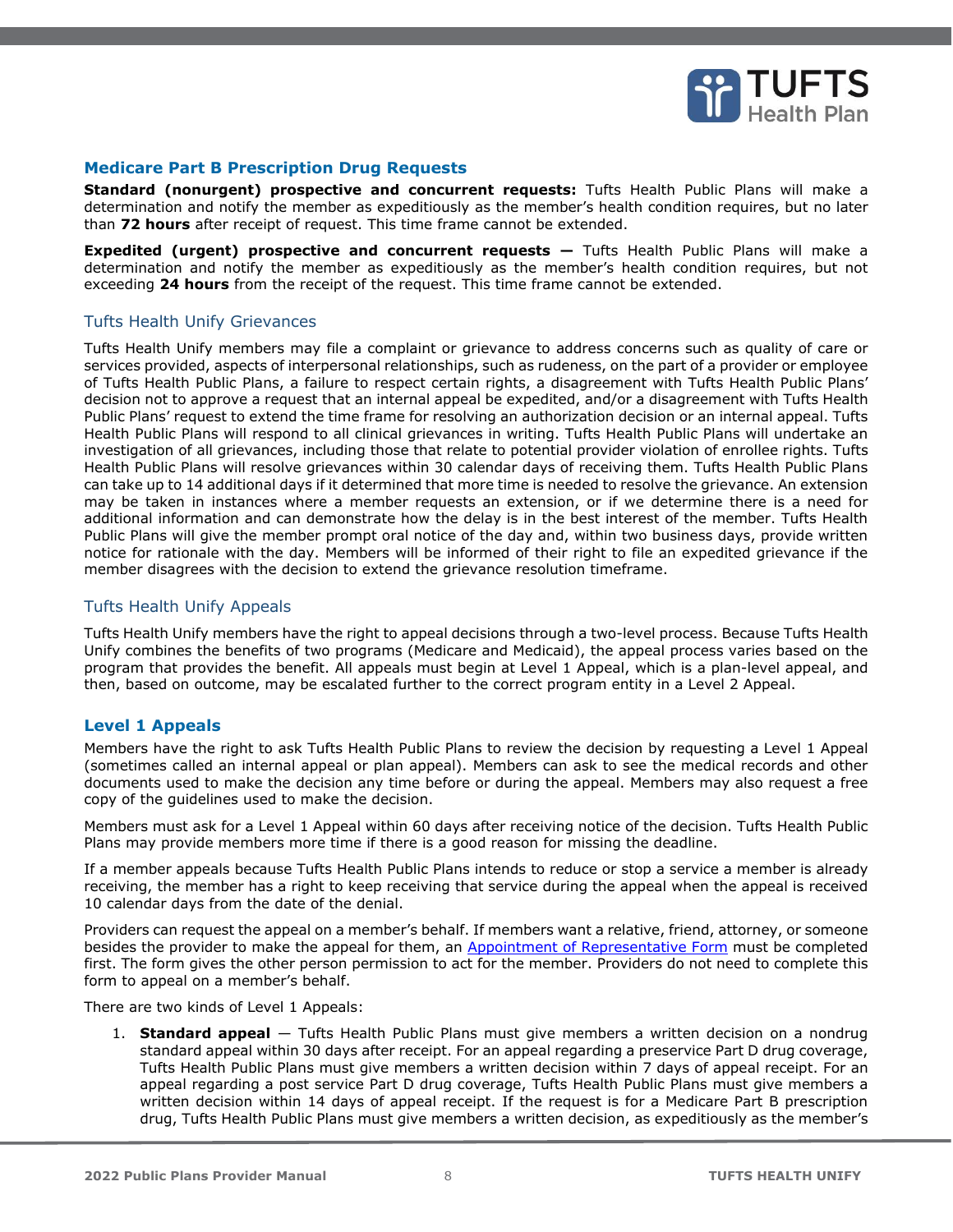

health condition requires, but not exceeding 7 days (for preservice requests) of appeal receipt. The decision might take longer if members ask for an extension, or if Tufts Health Public Plans needs more information about the appeal. Members will be informed if extra time is needed and an explanation for the additional time will be provided. The review time frame for Part B and Part D drug requests will not be extended.

2. **Fast (expedited) appeal** — Tufts Health Public Plans must give a decision on a fast (expedited) appeal within 72 hours after receipt. Members can ask for a fast appeal if they or their health care provider believe the member's health, life, or ability to regain maximum function may be put at risk by waiting up to 30 days for a decision.

Tufts Health Public Plans will automatically give members a fast appeal when a provider asks for one or supports the request. If a member asks for a fast appeal without support from their health care provider, we will decide if the member's health requires a fast appeal. If we don't grant a fast appeal, we will give the member a decision within 30 days.

### **Level 2 Appeals**

Members have the right to have Medicare, MassHealth, or both review Tufts Health Public Plans' decision by making a Level 2 Appeal (sometimes called an external appeal). A Level 2 Appeal is done by an independent organization that is not connected to the plan. Medicare's Level 2 Appeal organization is called the Independent Review Entity (IRE). MassHealth's Level 2 Appeal organization is called the MassHealth Board of Hearings. Members can ask Tufts Health Public Plans for the opportunity to see the medical records and other documents used to make the Level 1 Appeal decision any time before or during the Level 2 Appeal. Members may also ask for a free copy of the guidelines used to make the decision.

Members can ask the MassHealth Board of Hearings to review Tufts Health Public Plans' decision to deny the Level 1 Appeal. Members must ask for this within 120 days of the notice date.

If a member is making an appeal because Tufts Health Public Plans intends to reduce or stop a service they are already receiving, the member has a right to receive the service while appealing to the Board of Hearings. In order to receive a previously approved service while appealing, a member must ask for a Level 2 Appeal from the Board of Hearings within 10 days of the notice date.

Also, the Medicare IRE will automatically review Tufts Health Public Plans' decision to deny a Level 1 Part C Appeal for Medicare covered services. A member does not have to do anything to make a Level 2 Appeal to the Medicare IRE. Tufts Health Public Plans will send the case to the Medicare IRE to get its review. However, the member will not get the service while appealing unless they also make a Level 2 Appeal to the MassHealth Board of Hearings.

There are two kinds of Level 2 Appeals:

- 1. **Standard appeal** the IRE and Board of Hearings must give written decisions on a standard appeal within 30 days of appeal receipt. For an appeal regarding Part D or Part B drug coverage, the IRE and Board of Hearings must give members a written decision within 7 days of appeal receipt.
- 2. **Fast (expedited) appeal** —A member can ask for a fast appeal if they or their health care provider believe the member's health, life, or ability to regain maximum function may be put at risk by waiting a standard appeal decision.

The IRE will give the member a Level 2 fast appeal if the health care provider asks for one or supports the request. If a member asks for a fast appeal from the IRE without support from their health care provider, the IRE will decide if the member's health requires a fast appeal. If a fast appeal is not granted, the member will receive a decision within 30 days.

If a member disagrees with a decision to stop coverage for home health care, skilled nursing care, or comprehensive outpatient rehabilitation facility (CORF) services, a Level 1 "fast track" appeal may be filed directly with a quality improvement organization (QIO). Level 1 "fast track" appeals require the QIO to notify the member of a decision within 24 hours of receiving all required information. A member must file the Level 1 appeal no later than noon of the day after receiving written notice of the initial decision. If the QIO approves the service, Tufts Health Public Plans must continue to cover the service. If the QIO does not approve the service, the member can file a Level 2 "fast track" appeal with the same QIO, and the QIO must notify the